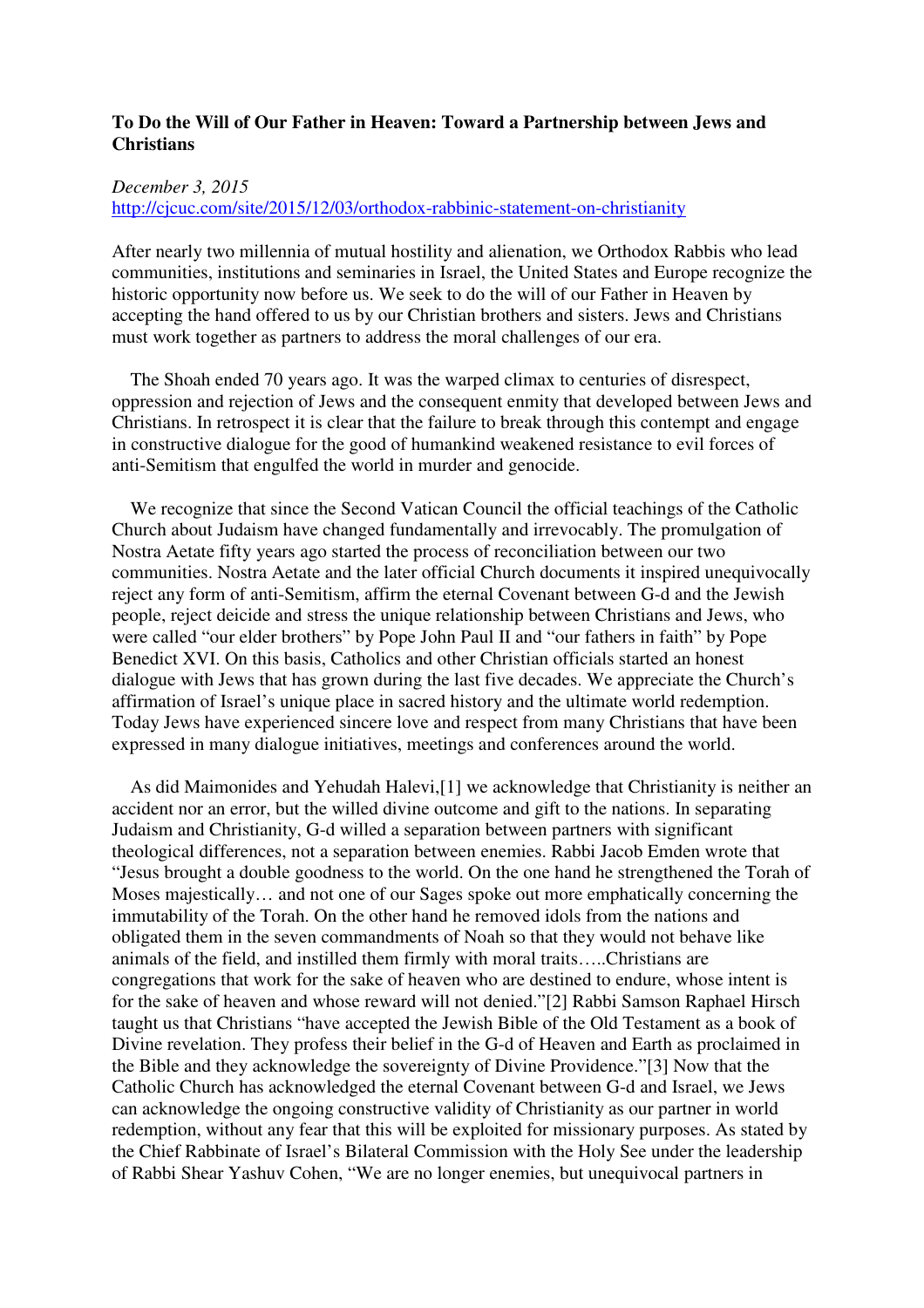articulating the essential moral values for the survival and welfare of humanity".[4] Neither of us can achieve G-d's mission in this world alone.

 Both Jews and Christians have a common covenantal mission to perfect the world under the sovereignty of the Almighty, so that all humanity will call on His name and abominations will be removed from the earth. We understand the hesitation of both sides to affirm this truth and we call on our communities to overcome these fears in order to establish a relationship of trust and respect. Rabbi Hirsch also taught that the Talmud puts Christians "with regard to the duties between man and man on exactly the same level as Jews. They have a claim to the benefit of all the duties not only of justice but also of active human brotherly love." In the past relations between Christians and Jews were often seen through the adversarial relationship of Esau and Jacob, yet Rabbi Naftali Zvi Berliner (Netziv) already understood at the end of the 19th century that Jews and Christians are destined by G-d to be loving partners: "In the future when the children of Esau are moved by pure spirit to recognize the people of Israel and their virtues, then we will also be moved to recognize that Esau is our brother."[5]

 We Jews and Christians have more in common than what divides us: the ethical monotheism of Abraham; the relationship with the One Creator of Heaven and Earth, Who loves and cares for all of us; Jewish Sacred Scriptures; a belief in a binding tradition; and the values of life, family, compassionate righteousness, justice, inalienable freedom, universal love and ultimate world peace. Rabbi Moses Rivkis (Be'er Hagoleh) confirms this and wrote that "the Sages made reference only to the idolator of their day who did not believe in the creation of the world, the Exodus, G-d's miraculous deeds and the divinely given law. In contrast, the people among whom we are scattered believe in all these essentials of religion."[6]

 Our partnership in no way minimizes the ongoing differences between the two communities and two religions. We believe that G-d employs many messengers to reveal His truth, while we affirm the fundamental ethical obligations that all people have before G-d that Judaism has always taught through the universal Noahide covenant.

 In imitating G-d, Jews and Christians must offer models of service, unconditional love and holiness. We are all created in G-d's Holy Image, and Jews and Christians will remain dedicated to the Covenant by playing an active role together in redeeming the world.

Initial signatories (in alphabetical order):

Rabbi Jehoshua Ahrens (Germany) Rabbi Marc Angel (United States) Rabbi Isak Asiel (Chief Rabbi of Serbia) Rabbi David Bigman (Israel) Rabbi David Bollag (Switzerland) Rabbi David Brodman (Israel) Rabbi Natan Lopez Cardozo (Israel) Rav Yehudah Gilad (Israel) Rabbi Alon Goshen-Gottstein (Israel) Rabbi Irving Greenberg (United States) Rabbi Marc Raphael Guedj (Switzerland) Rabbi Eugene Korn (Israel) Rabbi Daniel Landes (Israel)